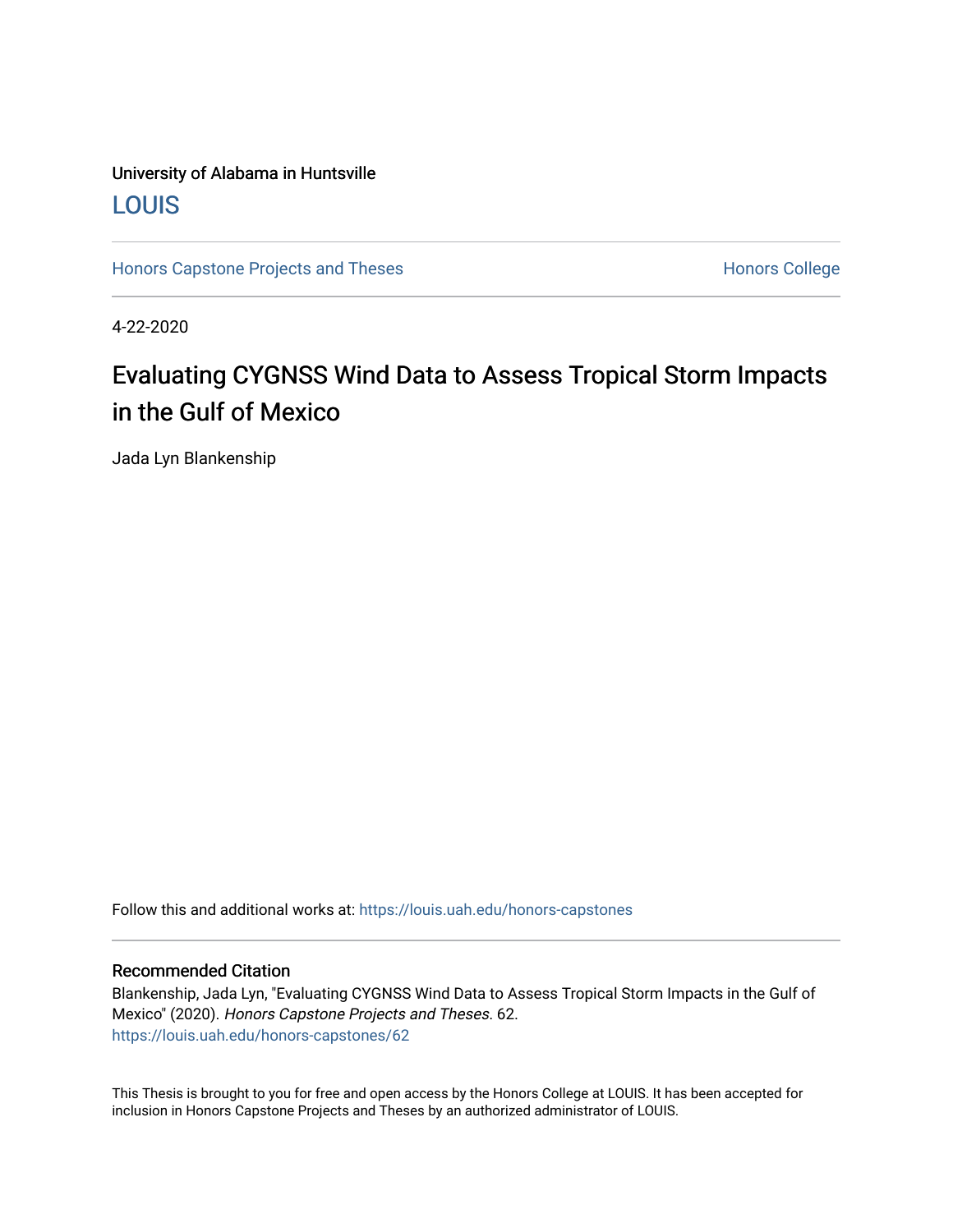# Evaluating CYGNSS Wind Data to Assess Tropical Storm Impacts in the Gulf of México

**by**

# **Jada Lyn Blankenship**

**An Honors Capstone**

**submitted in partial fulfillment of the requirements** 

**for the Honors Diploma**

**to** 

**The Honors College** 

**of** 

**The University of Alabama in Huntsville**

**April 22, 2020**

**Honors Capstone Director: Dr. Robert Griffin**

**Associate Dean of The Atmospheric Science Department**

fada L. Blankenshija 4/15/2020

\_\_\_\_\_\_\_\_\_\_\_\_\_\_\_\_\_\_\_\_\_\_\_\_\_\_\_\_\_\_\_\_\_\_\_\_\_\_\_\_\_\_\_\_\_\_\_\_\_\_\_\_\_

\_\_\_\_\_\_\_\_\_\_\_\_\_\_\_\_\_\_\_\_\_\_\_\_\_\_\_\_\_\_\_\_\_\_\_\_\_\_\_\_\_\_\_\_\_\_\_\_\_\_\_\_\_

\_\_\_\_\_\_\_\_\_\_\_\_\_\_\_\_\_\_\_\_\_\_\_\_\_\_\_\_\_\_\_\_\_\_\_\_\_\_\_\_\_\_\_\_\_\_\_\_\_\_\_\_\_

Student (signature) Date

Director (signature) Date

Department Chair (signature) Date

Honors College Dean (signature) Date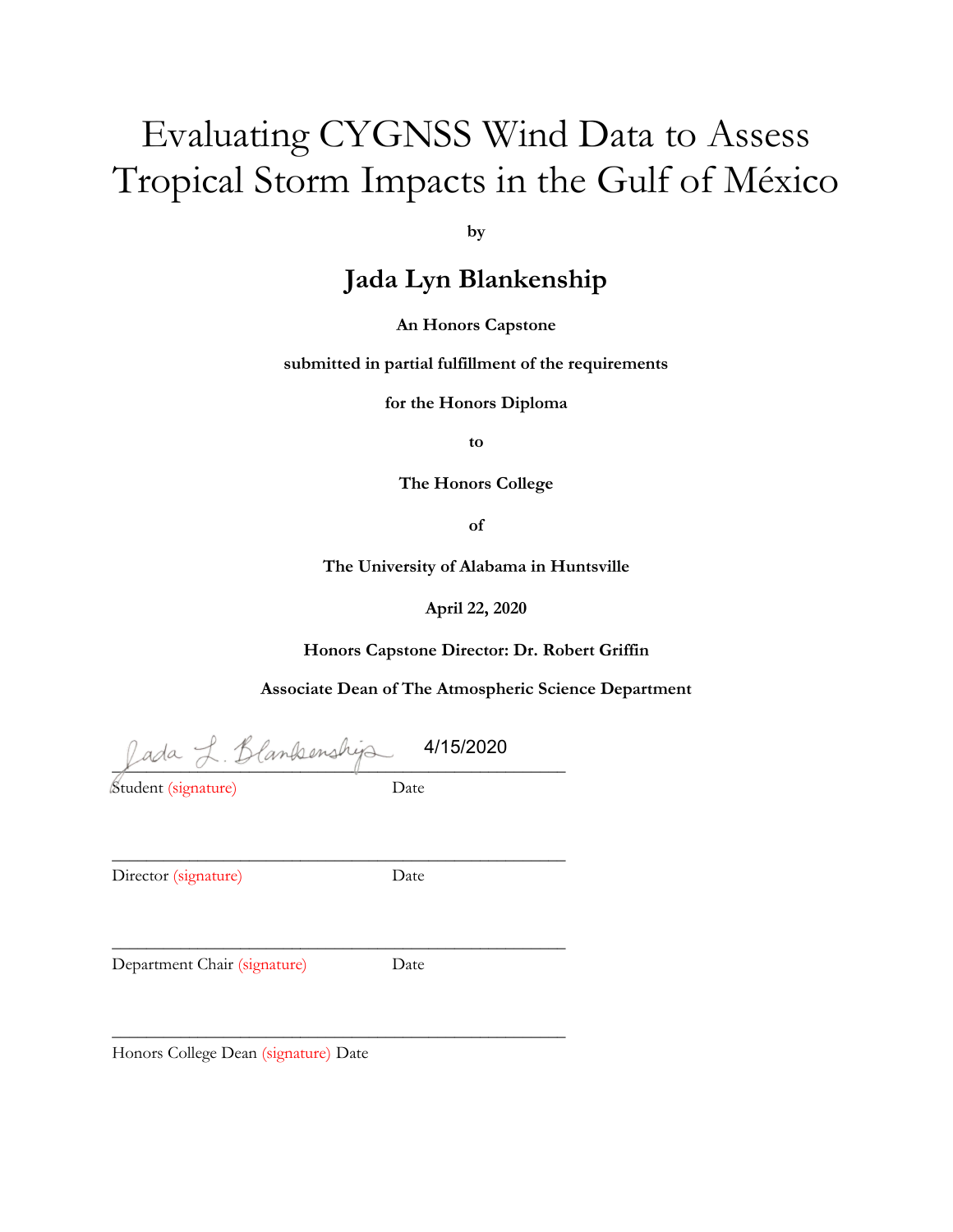

Honors College Frank Franz Hall +1 (256) 824-6450 (voice) +1 (256) 824-7339 (fax) honors@uah.edu

#### Honors Thesis Copyright Permission

#### This form must be signed by the student and submitted as a bound part of the thesis.

In presenting this thesis in partial fulfillment of the requirements for Honors Diploma or Certificate from The University of Alabama in Huntsville, I agree that the Library of this University shall make it freely available for inspection. I further agree that permission for extensive copying for scholarly purposes may be granted by my advisor or, in his/her absence, by the Chair of the Department, Director of the Program, or the Dean of the Honors College. It is also understood that due recognition shall be given to me and to The University of Alabama in Huntsville in any scholarly use which may be made of any material in this thesis.

# \_\_\_\_\_\_\_\_\_\_\_\_\_\_\_\_\_\_\_\_\_\_\_\_\_\_\_\_ Jada Lyn Blankenship

Student Name (printed)

Jada J. Blanksenshija

Student Signature

\_\_\_\_\_\_\_\_\_\_\_ 4/15/2020

Date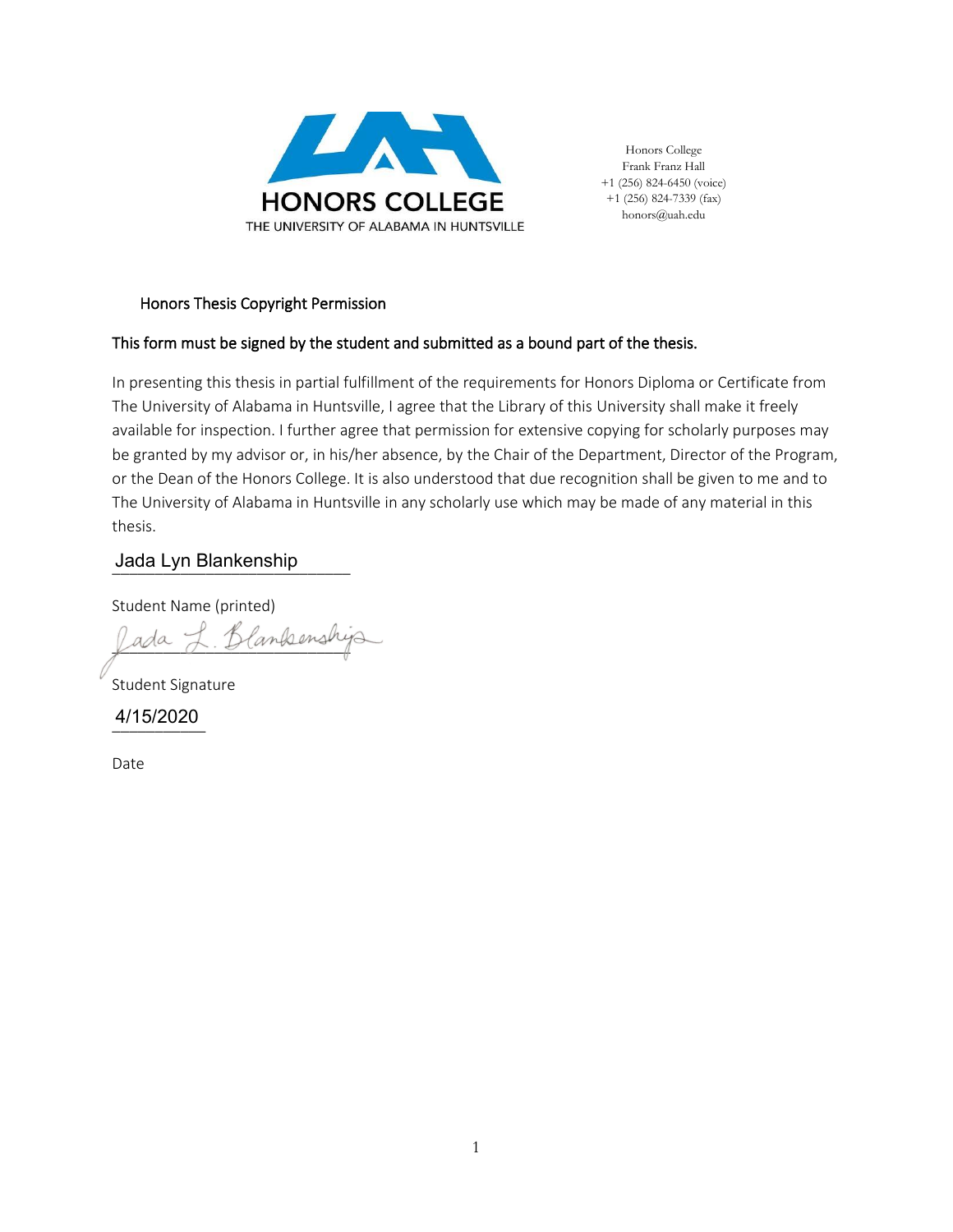# **1. Abstract**

Covering approximately 600,000 square miles, the Gulf of México (GoM) houses the Outer Continental Shelf (OCS). The OCS consists of submerged coastal land that borders the continent before reaching the deep ocean (Encyclopedia Britannica, 2018). Tropical storms that occur within the GoM can impact the US states of Texas, Louisiana, Mississippi, Alabama, and Florida. To assess the impact of tropical storms on this area, this project analyzed the dynamics of wind intensity and precipitation levels during tropical storm events. Wind condition maps were created using data collected by the Cyclone Global Navigation Satellite System (CYGNSS) constellation. Precipitation maps were created using data from the Integrated Multi-satellitE Retrievals for GPM (IMERG) algorithm, which estimates the daily accumulated precipitation. Combining the wind speed maps with the precipitation maps can help scientists understand the correlation between wind speed and precipitation on other factors, such as the flooding extent, during tropical storms.

This project is a continuation of the Fall 2018 DEVELOP project, "Gulf of México Transportation and Infrastructure," which focused on how wind speeds and wave heights affect infrastructure, such as oil rigs, in the GoM. The GoM provides a significant amount of oil for the US; it accounts for 17% of all US oil production. As the warming climate brings higher intensity tropical storms, the production and availability of such oil resources are threatened. Energy infrastructure, such as oil and natural gas rigs, transportation pipelines, and processing plants, caught in the path of these storms must shut down, effectively halting production. The additional wind condition maps can be used to find potential impacts on energy infrastructure during tropical storms as well as providing guidance for future infrastructure placement sites.

## **Keywords**

oil, oil rigs, tropical cyclone, tropical storm, hurricane, Outer Continental Shelf, flood, precipitation

# **2. Introduction**

#### *2.1 Background Information*

Playing a notable part in the US energy industry, The Gulf of México (GoM) houses around 4,000 offshore oil and natural gas platforms along with over 50,000 km of pipeline (Cruz & Krausmann, 2008). The GoM is a partially landlocked body of water which is mostly bordered by the US and México (Figure 1). With energy resources that contribute 17% of US offshore crude oil production and 5% of offshore dry natural gas, studying the conditions of the GoM is important to keep production consistent and efficient (US Energy Information Administration, n.d.).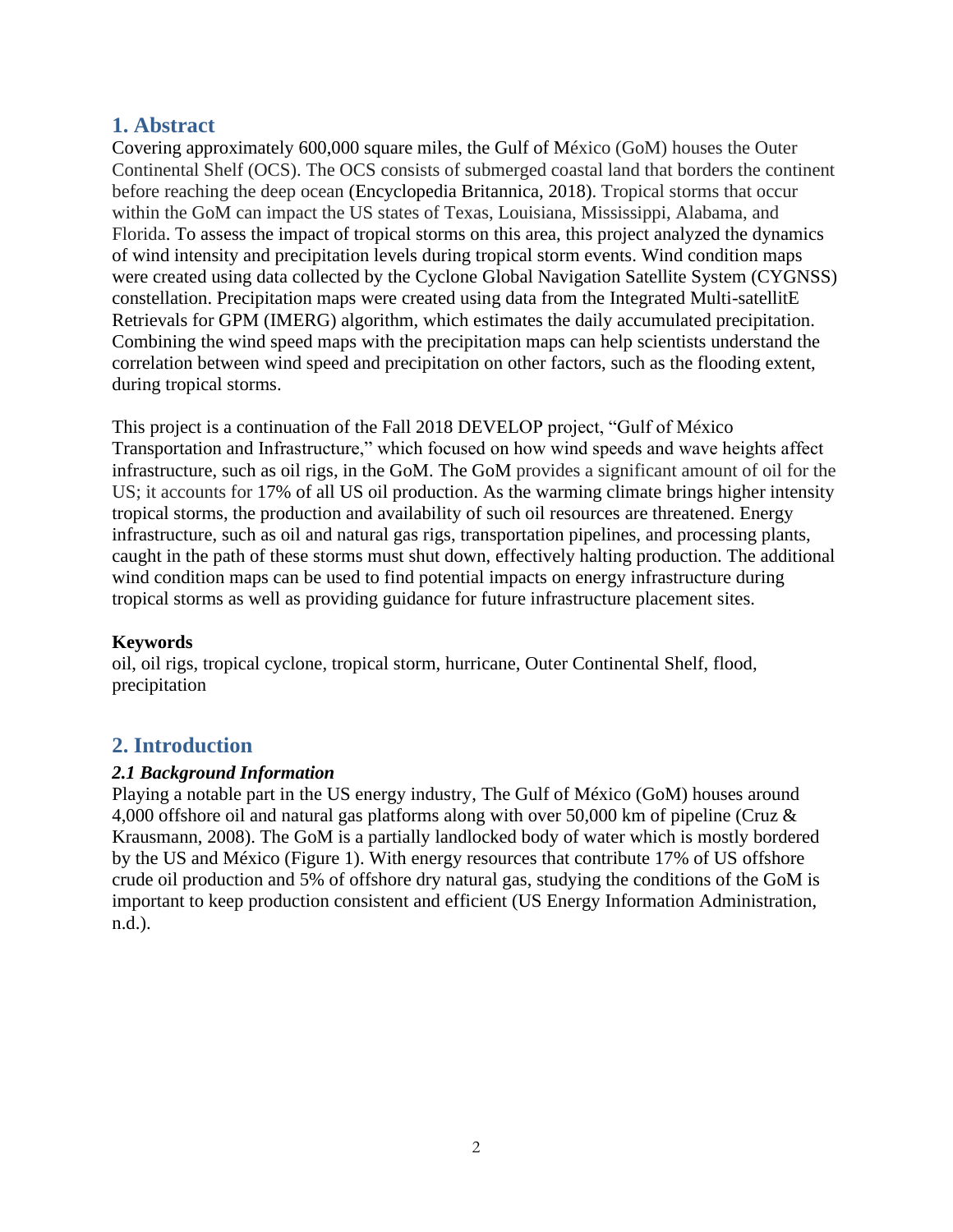

*Figure 1*. The study area of the GoM bordered by AL, FL, LA, MS, & TX Created by Michelle De Luna for NASA Develop

Inside the GoM, the warm Loop Current strengthens tropical systems by fueling the warm ocean waters (Oey, Ezer, & Lee, 2005). As a result of tropical storms, structures can endure "catastrophic failure," like 2-4% of damaged structures have suffered in the past few years (Kaiser, 2014). During these storms, waves can hit the platform's deck, leading to damage to the braces, legs, joints, conductors, and risers (Kaiser, 2014). Since this damage is expensive to repair and dangerous to the environment, when a storm is predicted to occur in the GoM, oil companies and drilling contractors must decide whether to shut-in well production and evacuate the personnel. While the decision to shut-in production can protect structures, it can also disrupt the energy industry by delaying fuel supply times and cause an increase in fuel prices (Dismukes, 2010). There can be an even higher price to pay when pipelines are damaged, as this greatly increases the risk of leaking oil or natural gas into the ocean. Hurricanes Katrina and Rita in 2005 caused hundreds of oil-drilling platforms to shut down. As a result, there were many changes to infrastructure regulation in The American Petroleum Institute's update to guidance materials and industry recommendations (Cruz & Krausmann, 2008).

GoM wind speeds from June 2017 to November 2017 were assessed using data obtained from the Cyclone Global Navigation Satellite System (CYGNSS). This satellite receiver system uses Global Positioning System (GPS) signals to gauge surface roughness and wind speeds. Attenuation of the signal in traditional scatterometers causes them to inaccurately measure the wind speed in the inner core of tropical systems. CYGNSS, however, operates at 1.575 Ghz, which is not significantly affected by cloud and precipitation attenuation (Ruf et al., 2018; Paola Clarizia & Ruf, 2016). CYGNSS' higher temporal resolution and more complete coverage of the tropics allows it to view each storm more frequently and get a better overall picture of the changes the storm goes through (Ruf, et al., 2013).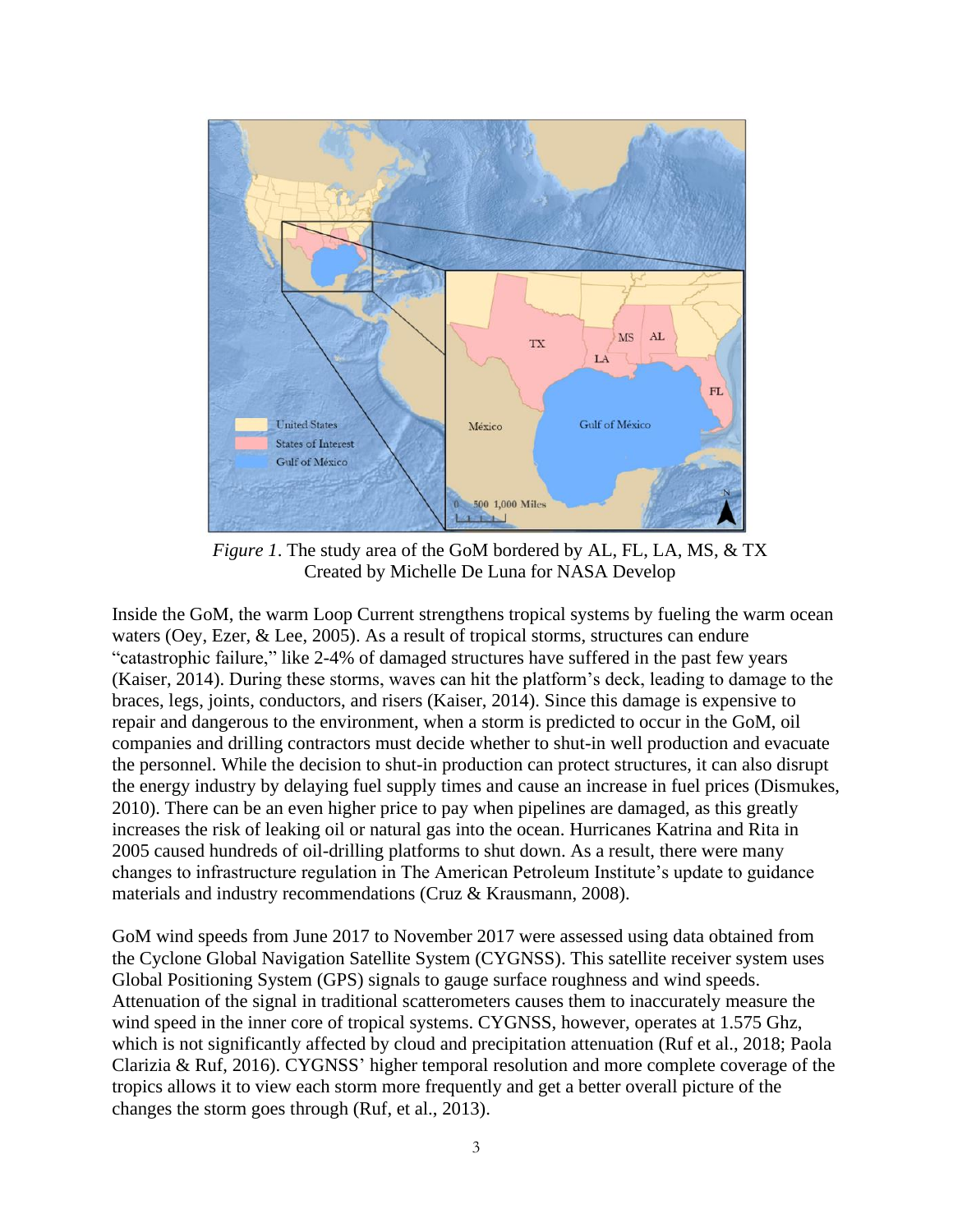#### *2.2 Project Objectives*

This project's main objective was to assess wind conditions in the GoM. The case study was focused on combining the wind conditions and precipitation levels in the GoM and Texas during Hurricane Harvey. For this project, data was taken from Hurricane Harvey in 2017 as well as a random day from each month in the 2017 hurricane season. The precipitation levels were analyzed for August 25 – August 29, which were the days when Hurricane Harvey made landfall. Looking at data from 2017 will give additional insight into any changes that are occurring within the GoM in recent years. The data from Hurricane Harvey can be compared to other studies on other factors, such as flooding, to help researchers recognize patterns in wind speeds and flooding.

# **3. Methodology**

#### *3.1 Data Acquisition*

Data from NASA Earth observation datasets (Table 1) were used to identify the varying wind speeds in the GoM during the 2017 hurricane season. This project focused on a random day of each month (appendix A.2), as well as a case study: Hurricane Harvey. Each random day was selected by using Microsoft Excel random number generator. Instrumentation aboard the CYGNSS constellation acquires wind data. CYGNSS is a series of eight micro-satellites (i.e. observatories) that records discrepancies between the direct and reflected signals that reach an individual observatory's zenith-pointing and nadir-facing antennas, respectively (Ruf et al. 2016). Delay Doppler Maps (DDMs) are visualizations of these discrepancies (Ruf et al, 2016). Ocean-surface measurements such as wind speed can be extracted from DDMs. CYGNSS and level three data files formatted to the standards of the latest 2.1 version from NASA's Earthdata portal.

The dataset used for the daily precipitation was the GPM Level 3 IMERG Final Daily 10 x 10 km (GPM\_3IMERGDF), which was downloaded from NASA's Earthdata portal. The IMERG algorithm estimates the daily accumulated precipitation from various precipitation-relevant satellite passive microwave (PMW) sensors. This Final Level 3 product is finished about 3.5 months after observation with monthly gauge analysis as well as forward and backward morphing being considered.

Table 1

*Information on the CYGNSS dataset which was used to assess wind conditions and precipitation levels in the GoM*

| <b>Dataset</b>          | <b>Parameter</b>                                           | <b>Spatial</b>                   | Data Availability | Info source          |
|-------------------------|------------------------------------------------------------|----------------------------------|-------------------|----------------------|
|                         |                                                            | <b>Resolution</b>                | as of 11/5/2019   |                      |
| <b>CYGNSS DDMI</b>      | Wind speed                                                 | $0.2^{\circ} \times 0.2^{\circ}$ | $03/18/17$ to     | <b>JPL site NASA</b> |
|                         |                                                            |                                  | Present           | <b>CYGNSS</b>        |
|                         |                                                            |                                  |                   | handbook             |
| <b>IMERG Final</b>      | Precipitation $\vert 0.1^{\circ} \times 0.1^{\circ} \vert$ |                                  | $06/01/2000$ to   | <b>NASA GES DISC</b> |
| <b>Precipitation L3</b> |                                                            |                                  | Present           |                      |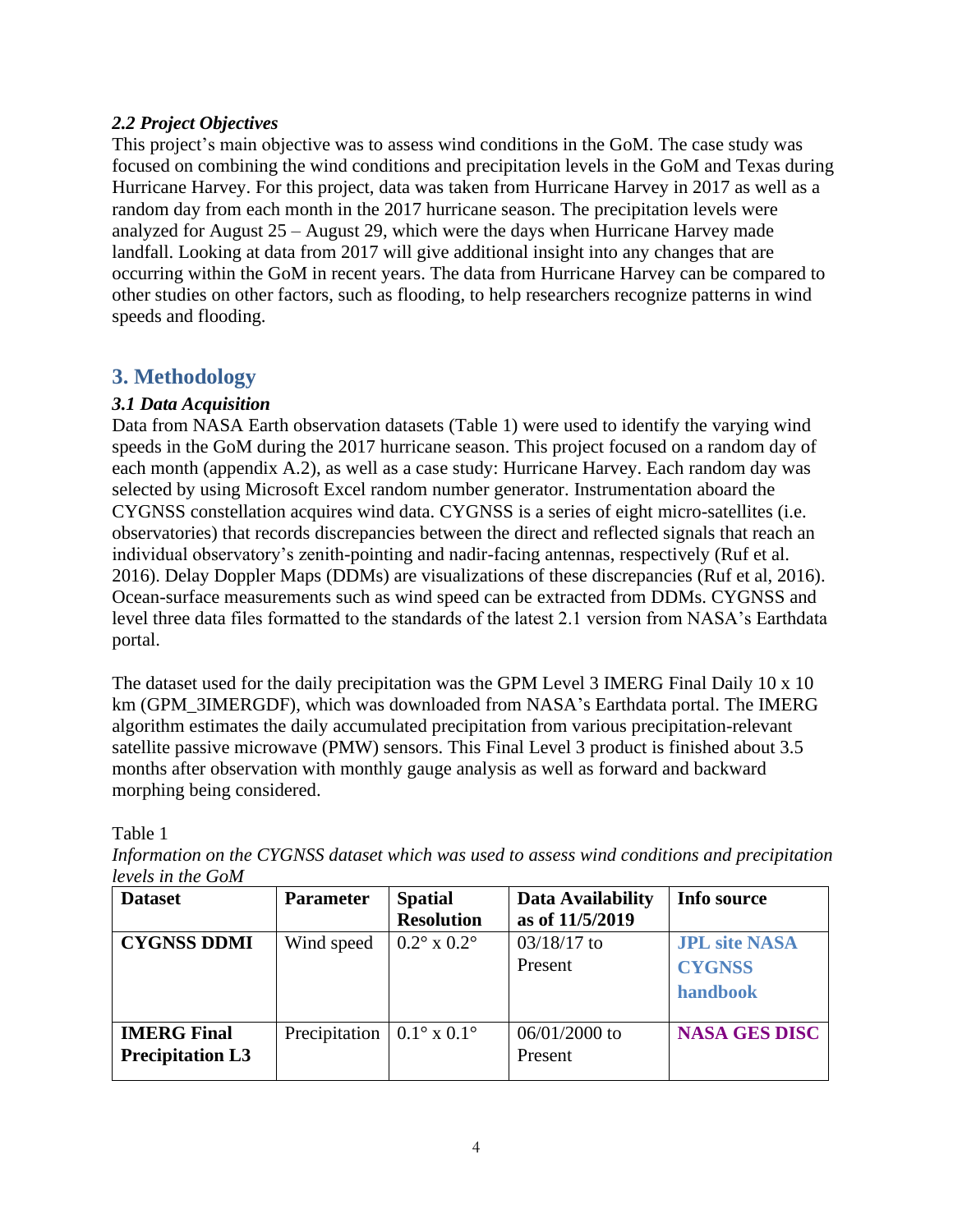#### *3.2 Data Processing*

The wind speed data from CYGNESS was averaged in MATLAB, which produced individual data files. These data files were then were exported as GeoTIFF's and imported into ArcMap 10.7.1. After converting the data points from the raster layers to vector point features with individual wind speed values, an Inverse Distance Weighted (IDW) interpolation was done on the data. IDW interpolation is a spatial method of analysis that determines the value of unknown points based on how close they are to points with known values. Predicted points are more heavily influenced by the value of points closest to them. The influence a known point has decreases as the distance increases (ArcGIS Pro, n.d.). Because of CYGNSS satellites take a sinusoidal path over the tropics, there are gaps in the data, which were estimated using IDW interpolation.

Precipitation data was downloaded as NetCDF-4 files and entered into MATLAB with the "Make CDF Raster Layer" tool in ArcMap. The "natural breaks" from the day with the area with the highest level of precipitation were used to determine the different precipitation levels, shown in Table A.2. The breaks were reclassified for each day with the new values to standardize the values across the days.

## **4. Conclusions**

The maps produced from this project show wind speeds over the GoM during the 2017 hurricane season and wind speeds and precipitation levels for the Hurricane Harvey case study. Continuing the DEVLEOP project from fall 2018 further shows the CYGNSS' potential to asses wind data and its tropical storm impacts on energy infrastructure in the GoM. Precipitation maps for when Hurricane Harvey made landfall can be used with the wind speed maps to find correlations between wind speeds and precipitation levels with other factors. The project also demonstrates applications for NASA Earth observations to address community concerns such as transportation and infrastructure.

## **5. Acknowledgments**

- Dr. Jeffrey Luvall, NASA Marshall Space Flight Center
- Dr. Robert Griffin, The University of Alabama in Huntsville
- Dr. John Mecikalski, The University of Alabama in Huntsville
- Dr. Xuan Li, The University of Alabama in Huntsville
- Greg Kozlowski, BOEM Gulf of Mexico OCS Region, Office of Environment
- Helen Baldwin, NASA DEVELOP Center Lead
- Kathrene Garcia, NASA DEVELOP Communications Fellow
- Maggi Klug, The University of Alabama in Huntsville
- Leigh Sinclair, The University of Alabama in Huntsville, Information Technology and Systems Center
- Dr. Brent Roberts, NASA Marshall Space Flight Center
- Dr. Timothy Lang, NASA Marshall Space Flight Center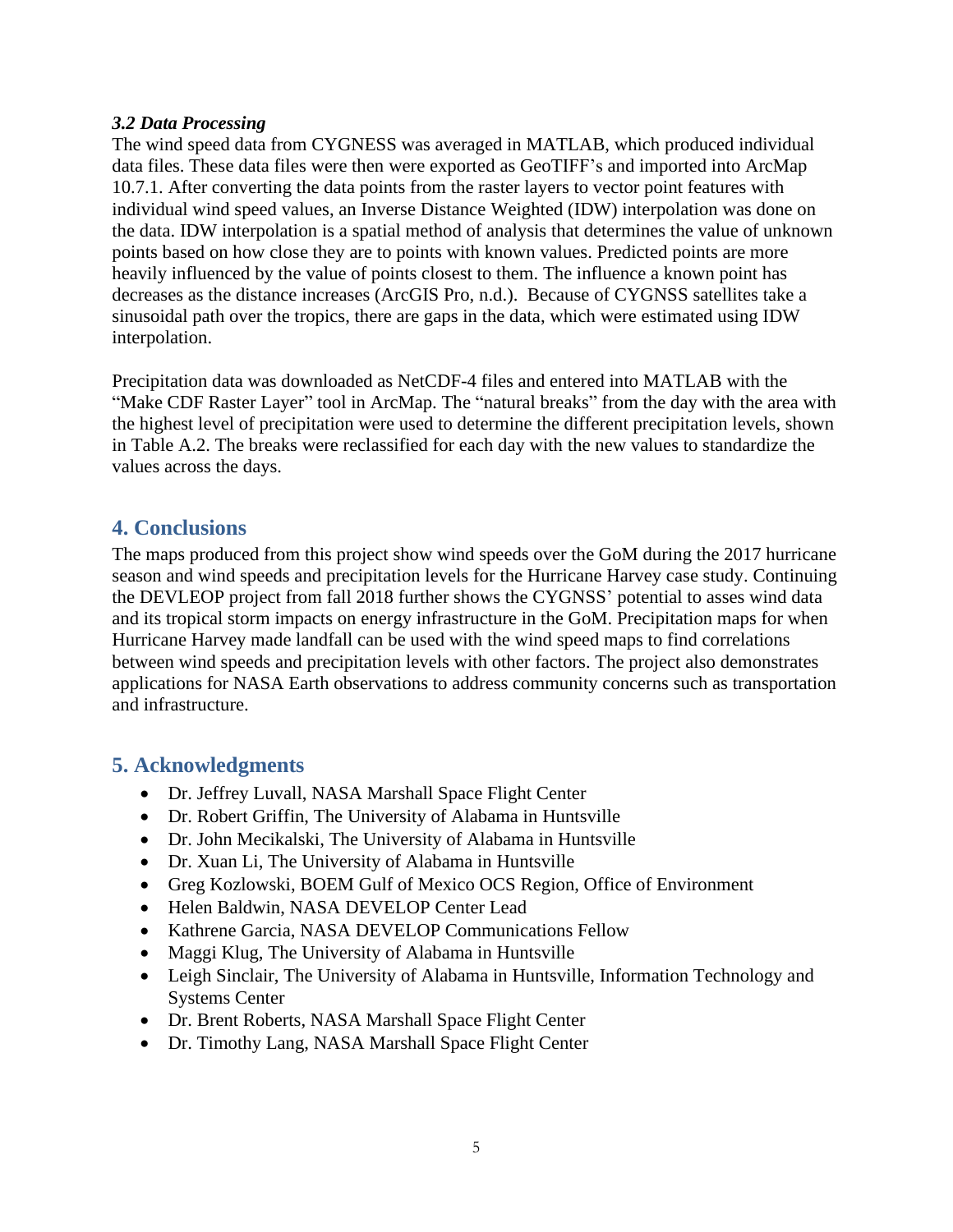Any opinions, findings, and conclusions or recommendations expressed in this material are those of the author(s) and do not necessarily reflect the views of the National Aeronautics and Space Administration.

This material is based upon work supported by NASA through contract NNL16AA05C.

#### **6. Glossary**

**BOEM** – Bureau of Ocean Energy Managements

**CYGNSS** – Cyclone Global Navigation Satellite System

**DDM** – Delay Doppler Map; a gridded map produced using data collected by Delay Doppler Mapping Instruments found aboard each of the eight CYGNSS observatories; DDM graphs the delay time and shift in frequency (i.e. the extent of scattering) between the direct and reflected signals received by a CYGNSS observatory

**DDMI** – Delay Doppler Mapping Instrument

**Earth observations** – Satellites and sensors that collect information about the Earth's physical, chemical, and biological systems over space and time

**EIA** – Energy Information Administration

**FTP** – File Transfer Protocol

**GFS** – Global Forecasting System

**GoM** – Gulf of México

**GPS** – Global Positioning System

**GRIB** – Gridded Binary

**hs** – the significant height of combined wind waves and swell

**M2T1NXOCN** – MERRA-2 tavg1 2d ocn Nx: 2d,1-Hourly, Time-Averaged, Single-Level, Assimilation, Ocean Surface Diagnostics V5.12.4

**MERRA-2** – Modern-Era Retrospective Analysis for Research and Applications, Version 2

**NCEI** – NOAA National Centers for Environmental Information

**NEPA** – National Environmental Policy Act

**NetCDF** – Network Common Data Form

**NOAA** – National Oceanic and Atmospheric Administration

**OCS** – Outer Continental Shelf

**OGDR** – Operational Geophysical Data Record

**PMW** –Passive Microwave

**Shut-in** – To close off a well so that production comes to a halt or slows down

#### **7. References**

Cruz, A., & Krausmann, E. (2008). Damage to offshore oil and gas facilities following hurricanes Katrina and Rita: An overview. *Journal of Loss Prevention in the Process Industries*, 620-626.

CYGNSS. (2018) CYGNSS Level 3 Science Data Record Version 2.1. NASA Physical Oceanography DAAC, accessed 6 March 2019. doi: 10.5067/CYGNS-L3X21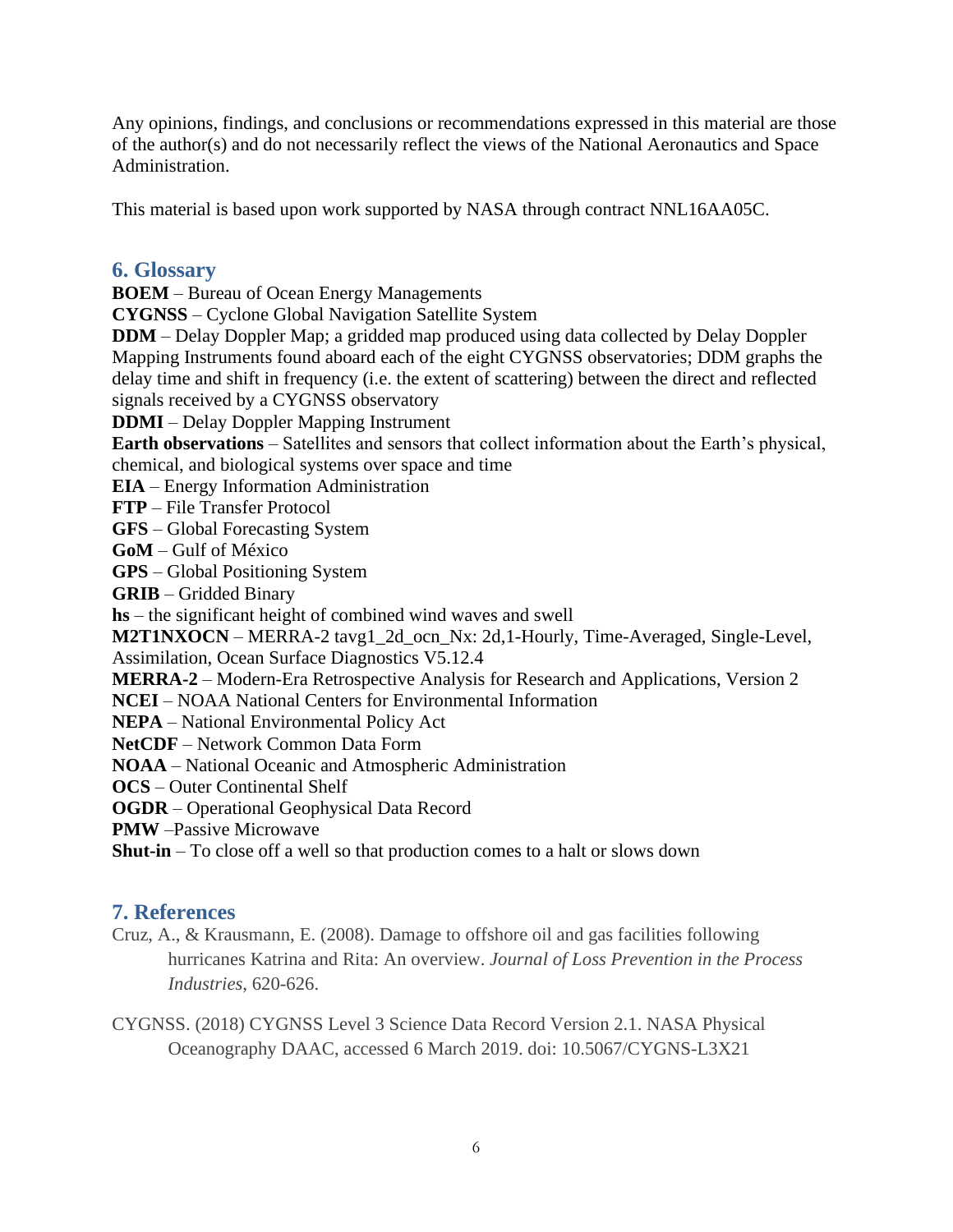- Dismukes, D. E. (2010). Fact Book: Offshore Oil and Gas Industry Support Sectors. Baton Rouge: U.S. Department of the Interior Bureau of Ocean Energy Management, Regulation and Enforcement Gulf of Mexico OCS Region.
- Encyclopedia Britannica. (2018). *Gulf of Mexico*. Retrieved from Encyclopedia Britannica: <https://www.britannica.com/place/Gulf-of-Mexico>
- Energy Information Administration. (2018). Crude Oil Pipelines [Data file]. Retrieved from [https://www.eia.gov/maps/layer\\_info-m.php](https://www.eia.gov/maps/layer_info-m.php)
- Energy Information Administration. (2018). Natural Gas Interstate and Intrastate Pipelines [Data file]. Retrieved from [https://www.eia.gov/maps/layer\\_info-m.php](https://www.eia.gov/maps/layer_info-m.php)
- Energy Information Administration. (2018). Oil/Gas Active Platforms in Federal Waters [Data file]. Retrieved from https://www.eia.gov/maps/layer\_info-m.php
- How Inverse Distance Weighted Interpolation Works (n.d.). Retrieved September 19, 2018, from [http://pro.arcgis.com/en/pro-app/help/analysis/geostatistical-analyst/how-inverse](http://pro.arcgis.com/en/pro-app/help/analysis/geostatistical-analyst/how-inverse-distance-weighted-interpolation-works.htm)[distance-weighted-interpolation-works.htm](http://pro.arcgis.com/en/pro-app/help/analysis/geostatistical-analyst/how-inverse-distance-weighted-interpolation-works.htm)
- Huffman, G.J., E.F. Stocker, D.T. Bolvin, E.J. Nelkin, Jackson Tan (2019), GPM IMERG Final Precipitation L3 1 day 0.1 degree x 0.1 degree V06, Edited by Andrey Savtchenko, Greenbelt, MD, Goddard Earth Sciences Data and Information Services Center (GES DISC), Accessed: [*4/1/2020*], [10.5067/GPM/IMERGDF/DAY/06](https://doi.org/10.5067/GPM/IMERGDF/DAY/06)
- Kaiser, M. J. (2014). Hurricane clean-up activity in the Gulf of Mexico, 2004-2013. *Marine Policy*, 512-526.
- National Hurricane Center. (n.d.). *Tropical Cyclone Climatology*. Retrieved from NOAA National Hurricane Center:<https://www.nhc.noaa.gov/climo/>
- Oey, L., Ezer, T., & Lee, H. (2005). Loop Current, Rings and Related Circulation in the Gulf of Mexico: A Review of Numerical Models and Future Challenges. In W. Sturges, & A. Lugo-Fernandez, *Circulation in the Gulf of Mexico: Observations and Models* (pp. 31- 56). Washington, D.C.: American Geophysical Union.
- Ruf, C., Atlas, R., Chang, P.S., Clarizia, M.P., Garrison, J.I., Gleason, S., Zavorotny, V.U. (2016). New Ocean Winds Satellite Mission to Probe Hurricanes and Tropical Convection. *American Meteorological Society, 97*, 385-395.
- Ruf, C. S., Chew, C., Lang, T., Morris, M. G., Nave, K., Ridley, A., & Balasubramaniam, R. (2018). A New Paradigm in Earth Environmental Monitoring with the CYGNSS Small Satellite Constellation. *Scientific Reports, 8*, 8782.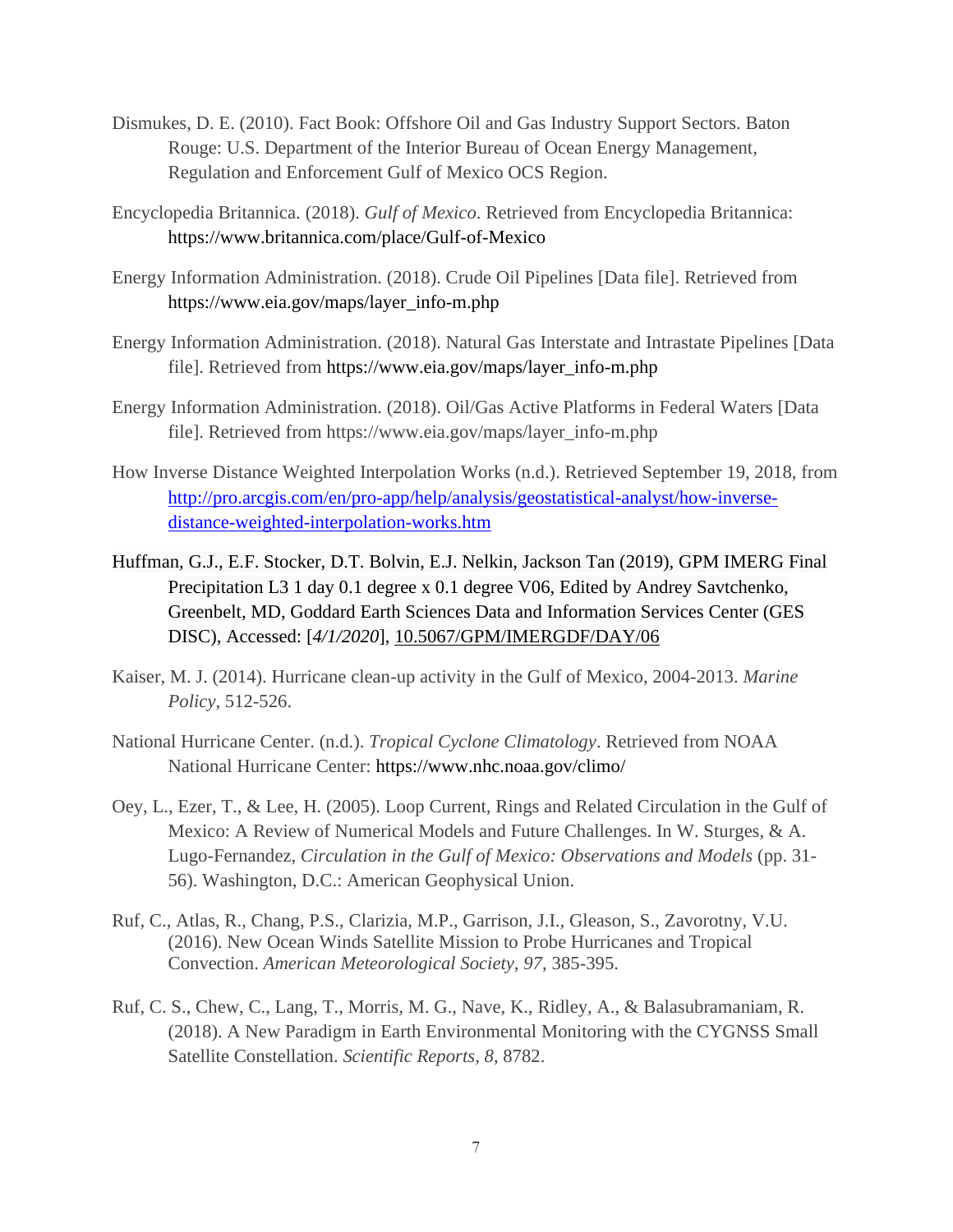- Ruf, C., Lyons, A., Unwin, M., Dickenson, J., Rose, R., Rose, D., Vincent, M. (2013). CYGNSS: Enabling the Future of Hurricane Prediction. *IEEE Geoscience and Remote Sensing Magazine, 1,* 52-67. doi:10.1109/MGRS.2013.2260911
- Storm Surge Overview. (n.d.). Retrieved September 27, 2018, from <https://www.nhc.noaa.gov/surge/>
- Sea Lake and Overland Surge from Hurricanes (SLOSH). (n.d.). Retrieved September 27, 2018, from <https://slosh.nws.noaa.gov/slosh/index.php?L=7#intro>
- U.S. Energy Information Administration. (n.d.). *Gulf of Mexico Fact Sheet*. Retrieved from U.S. Energy Information Administration: [https://www.eia.gov/special/gulf\\_of\\_mexico/](https://www.eia.gov/special/gulf_of_mexico/)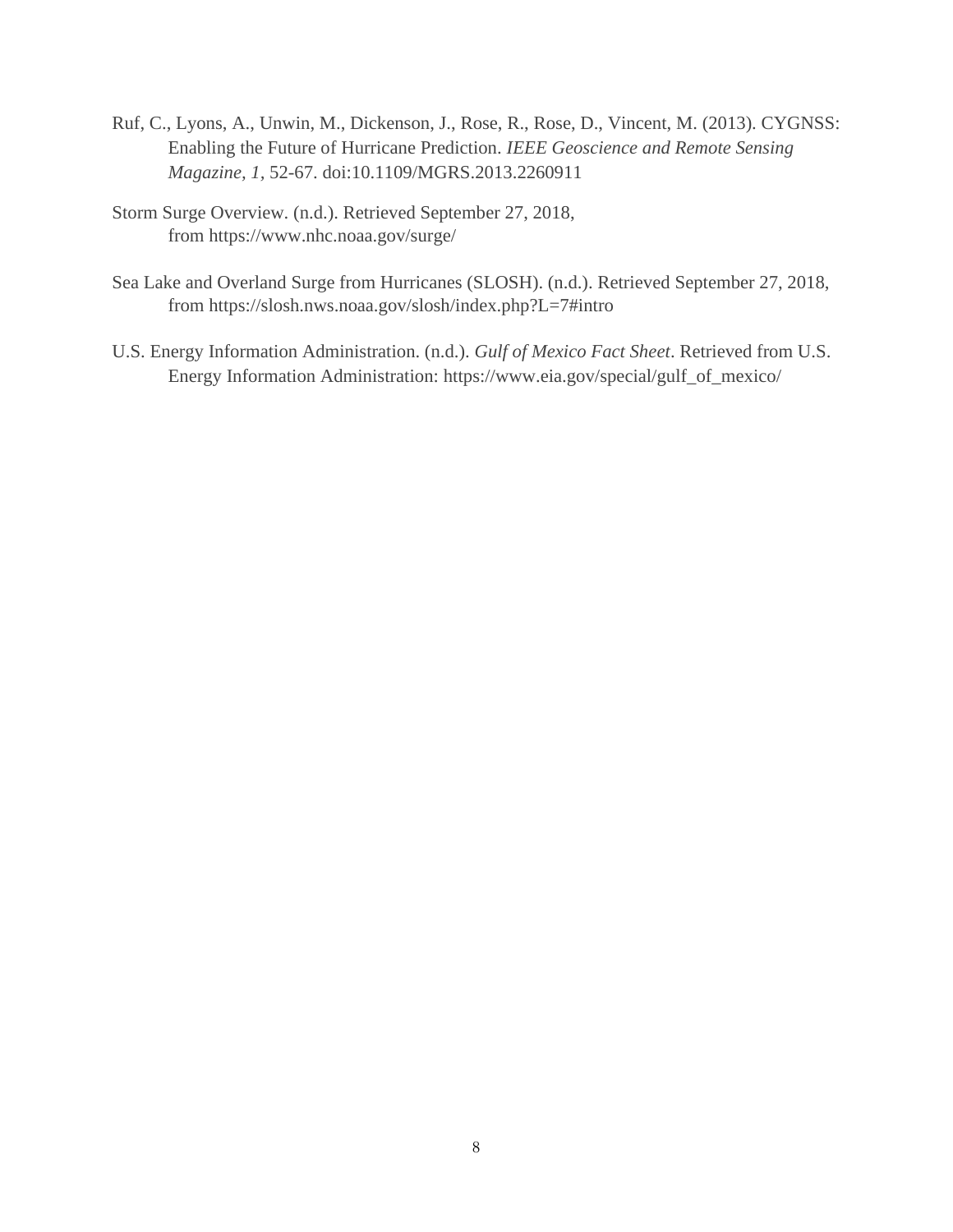# **8. Appendices**

## **8.1 Appendix A**

Table A.1

*Douglas Sea Scale classifications for wave height and the typical associated wind speeds*

| <b>Douglas Sea Scale</b> | Wind Speed (m/s) | <b>Description</b> |
|--------------------------|------------------|--------------------|
|                          | $0 - 0.77$       | Calm (Glassy)      |
|                          | $0.77 - 2.57$    | Calm (Rippled)     |
| $\overline{2}$           | $2.75 - 4.37$    | Smooth             |
| 3                        | $4.37 - 6.97$    | Slight             |
|                          | $6.95 - 9.77$    | Moderate           |
| 5                        | $9.77 - 12.6$    | Rough              |
| 6                        | $12.6 - 19.29$   | Very Rough         |
|                          | $19.29 - 26.49$  | High               |
| 8                        | $26.49 - 30.61$  | Very Rough         |
| $\mathbf Q$              | $30.61 - 32.92$  | Phenomenal         |

#### Table A.2

*Levels of Precipitation used in the precipitation maps*

| Level of Precipitation | Precipitation (mm) |
|------------------------|--------------------|
|                        | $0 - 0.93$         |
| $\overline{2}$         | $0.93 - 3.235$     |
| 3                      | $3.235 - 6.825$    |
| $\overline{4}$         | $6.825 - 12.03$    |
| 5                      | $12.03 - 19.455$   |
| 6                      | $19.455 - 30.775$  |
|                        | $30.775 - 50.295$  |
| 8                      | $50.295 - 86.51$   |
| Q                      | $86.51 - 211.14$   |

#### Table A.3

*Randomized days studied for June 2017 to November 2017*

| June      |     |
|-----------|-----|
| July      | I 4 |
| August    | 24  |
| September |     |
| October   |     |
| November  |     |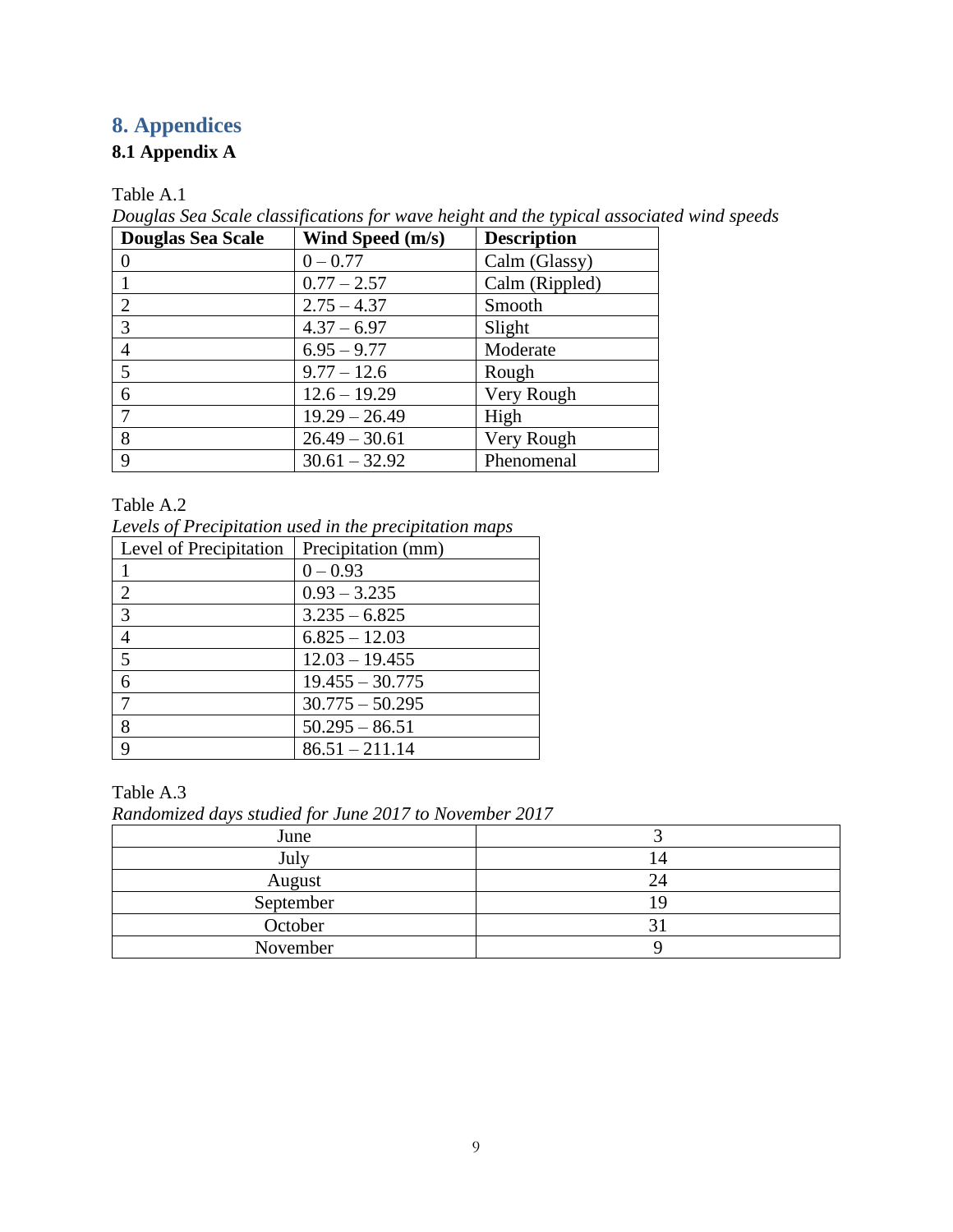# **9.1 Appendix B**



## Level 3 CYGNSS Data Product Hurricane Harvey

*Figure B1.1: Average Windspeeds for August 22, 2017*



*Figure B1.2: Average Windspeeds for August 23, 2017*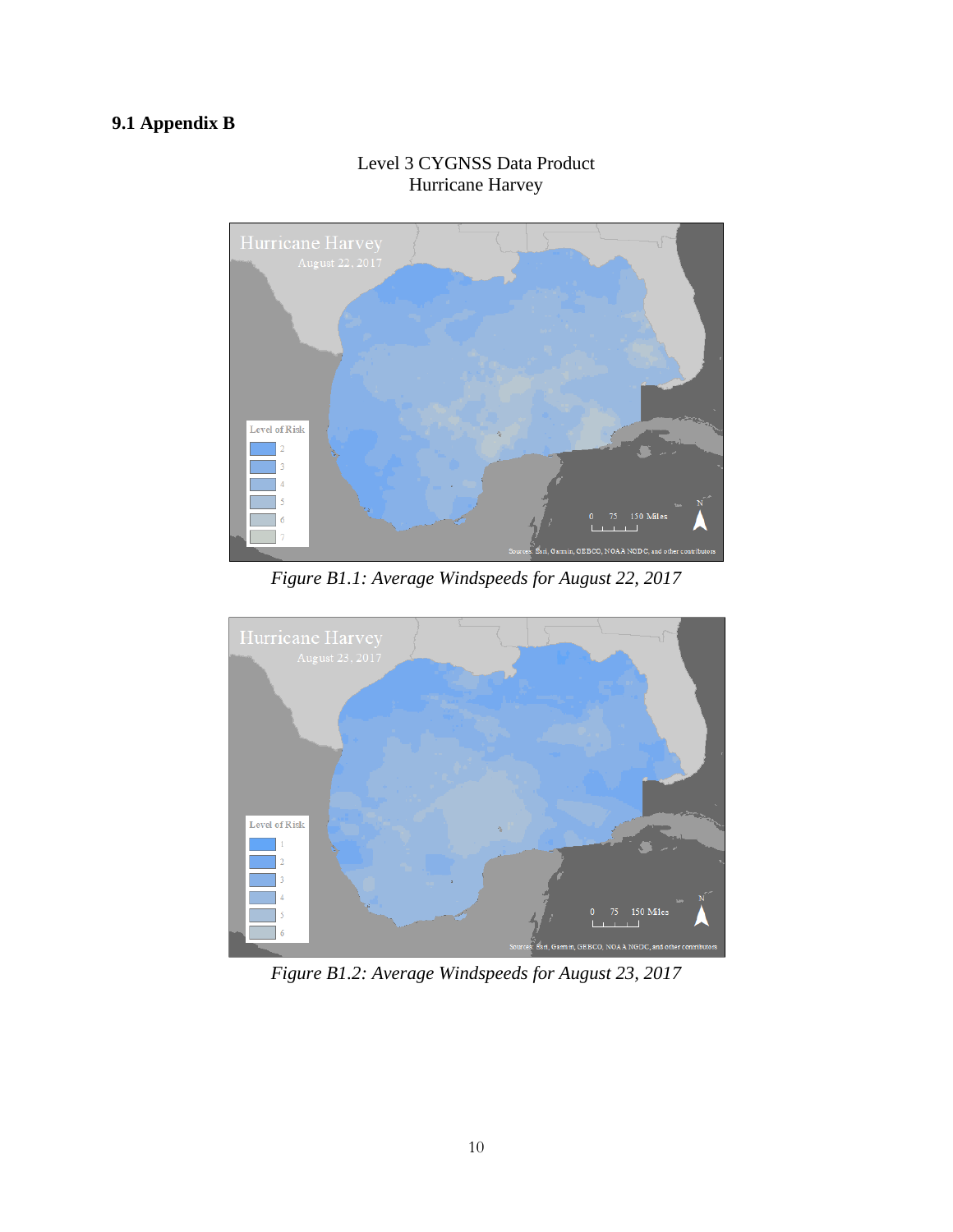

*Figure B1.3: Average Windspeeds for August 24, 2017*



*Figure B1.4: Average Windspeeds for August 25, 2017*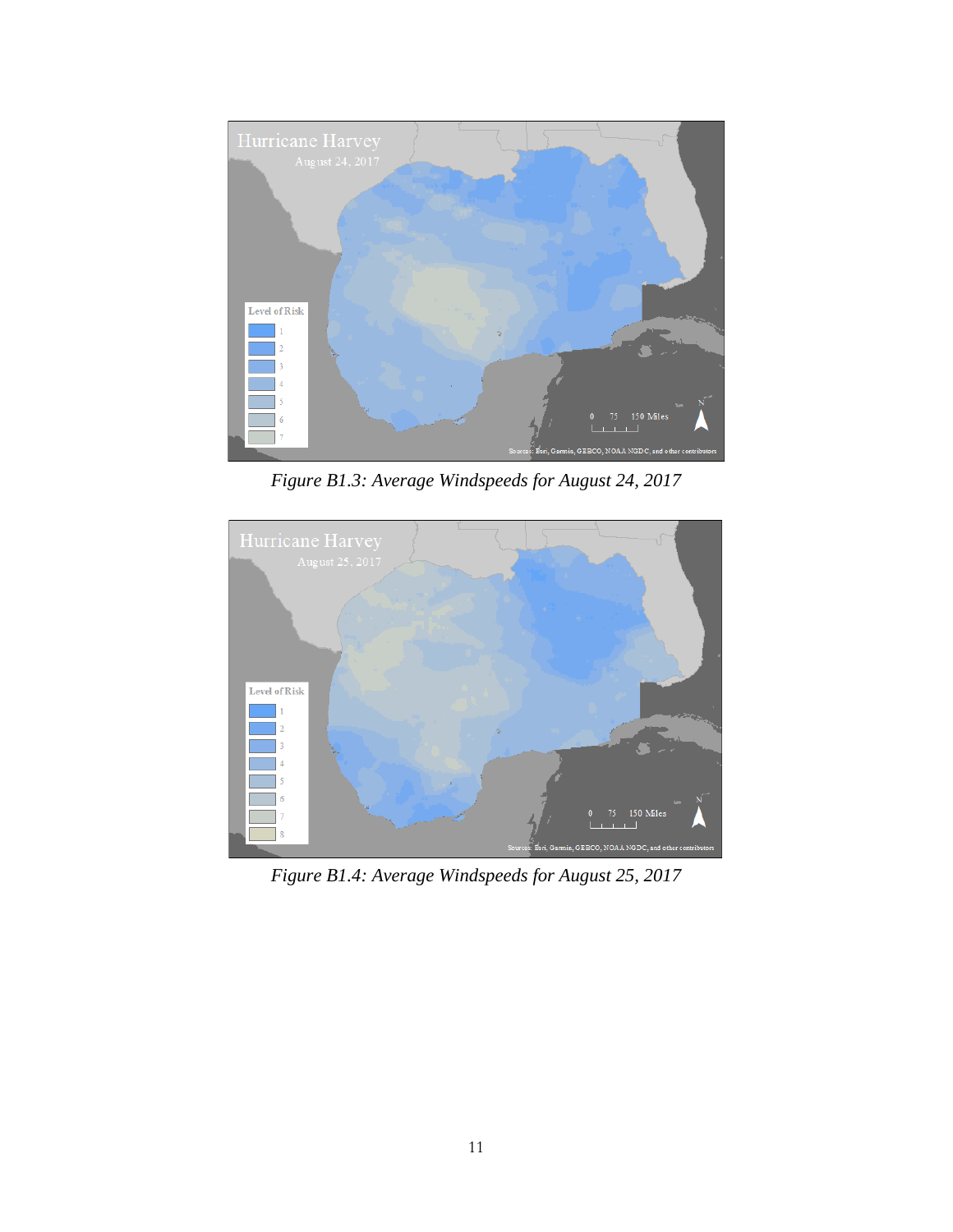

*Figure B1.5: Average Windspeeds for August 26, 2017*



*Figure B1.6: Average Windspeeds for August 27, 2017*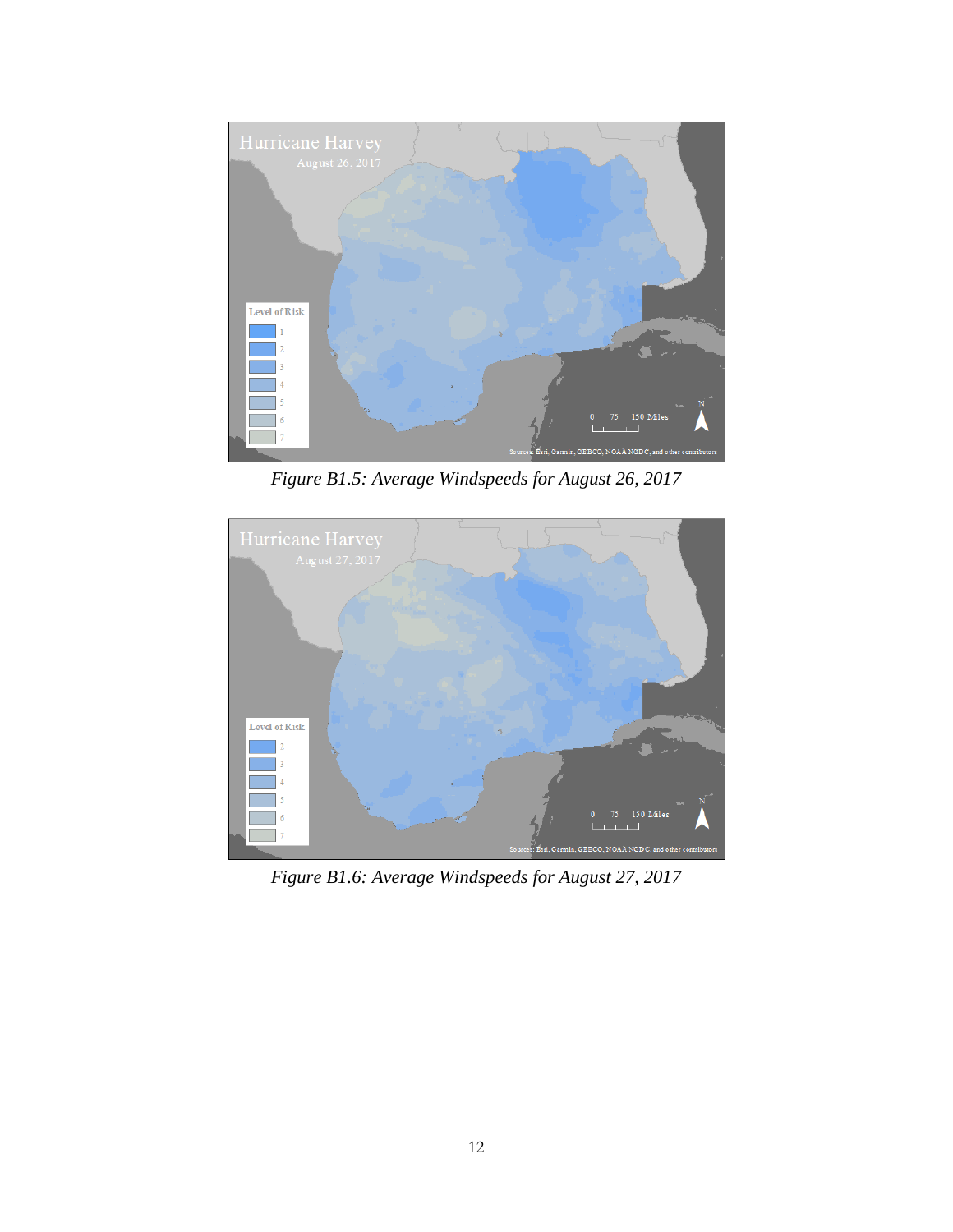

*Figure B1.7: Average Windspeeds for August 28, 2017*



*Figure B1.8: Average Windspeeds for August 29, 2017*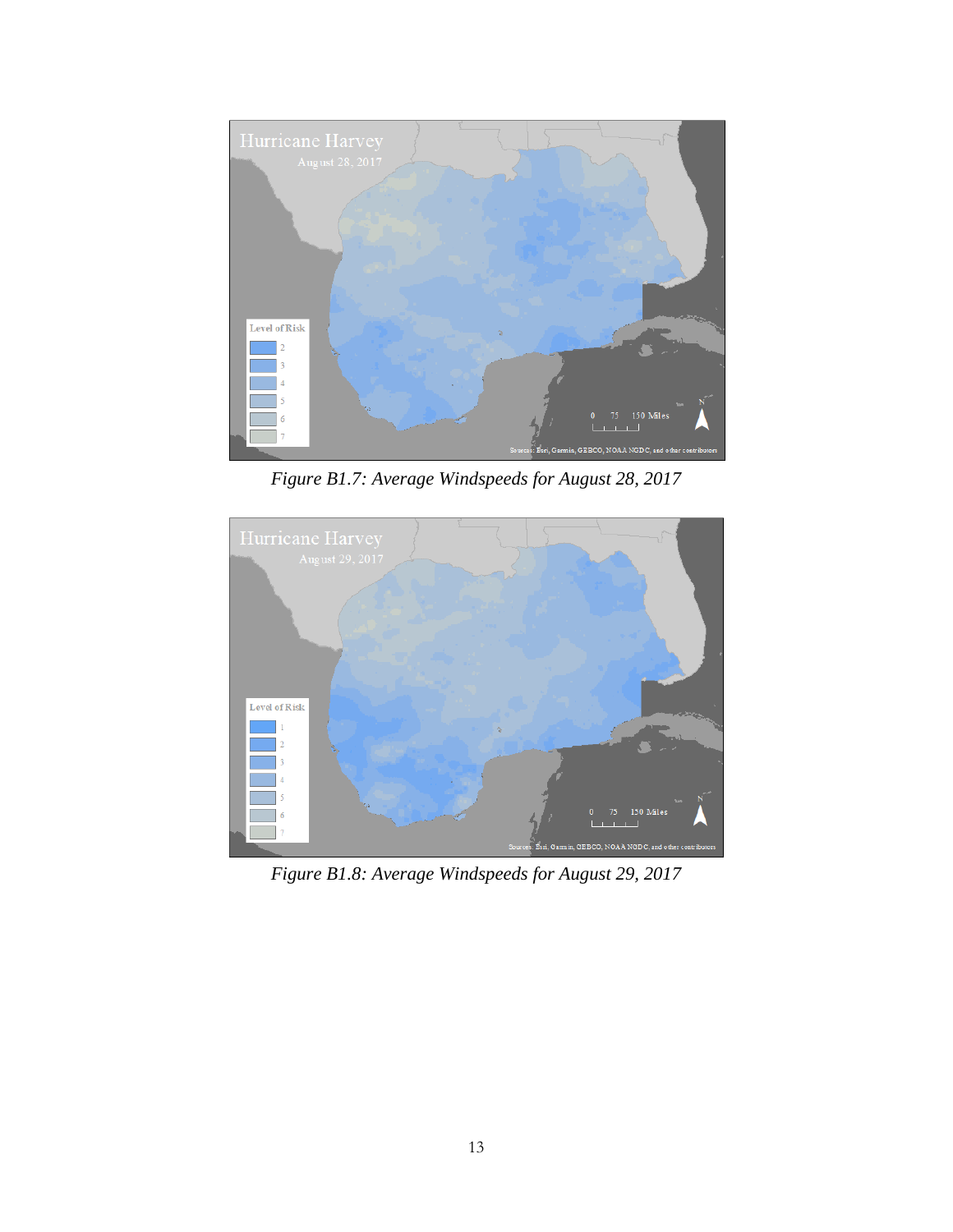

*Figure B1.9: Average Windspeeds for Hurricane Harvey: August 22 - 29, 2017*



*Figure B1.10: Average Windspeeds for Hurricane Harvey during landfall: August 25 - 29, 2017*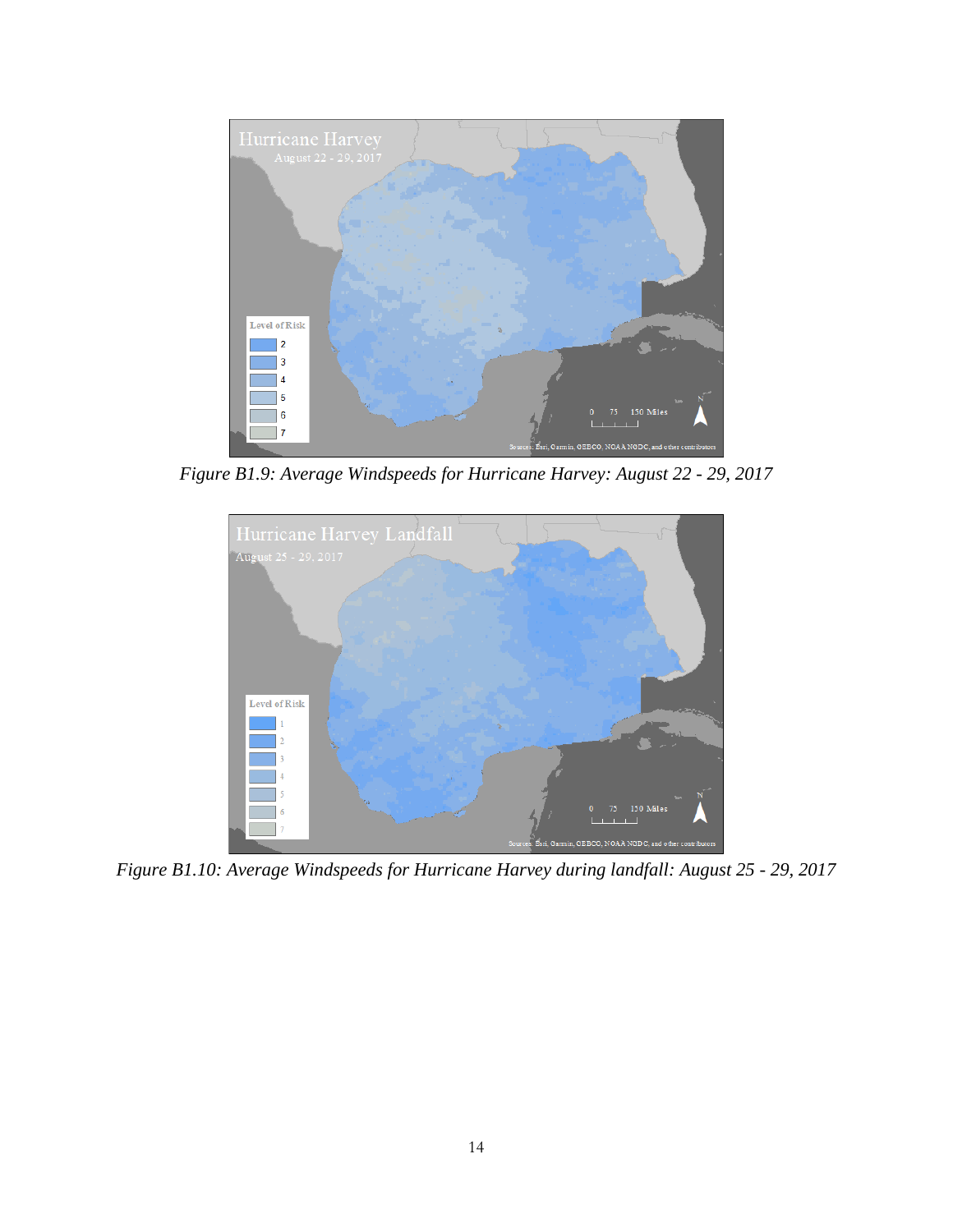## Level 3 CYGNSS Data Product 2017 Hurricane Season



*Figure B2.1: Average Windspeeds for June 3, 2017* 



*Figure B2.2: Average Windspeeds for July 14, 2017*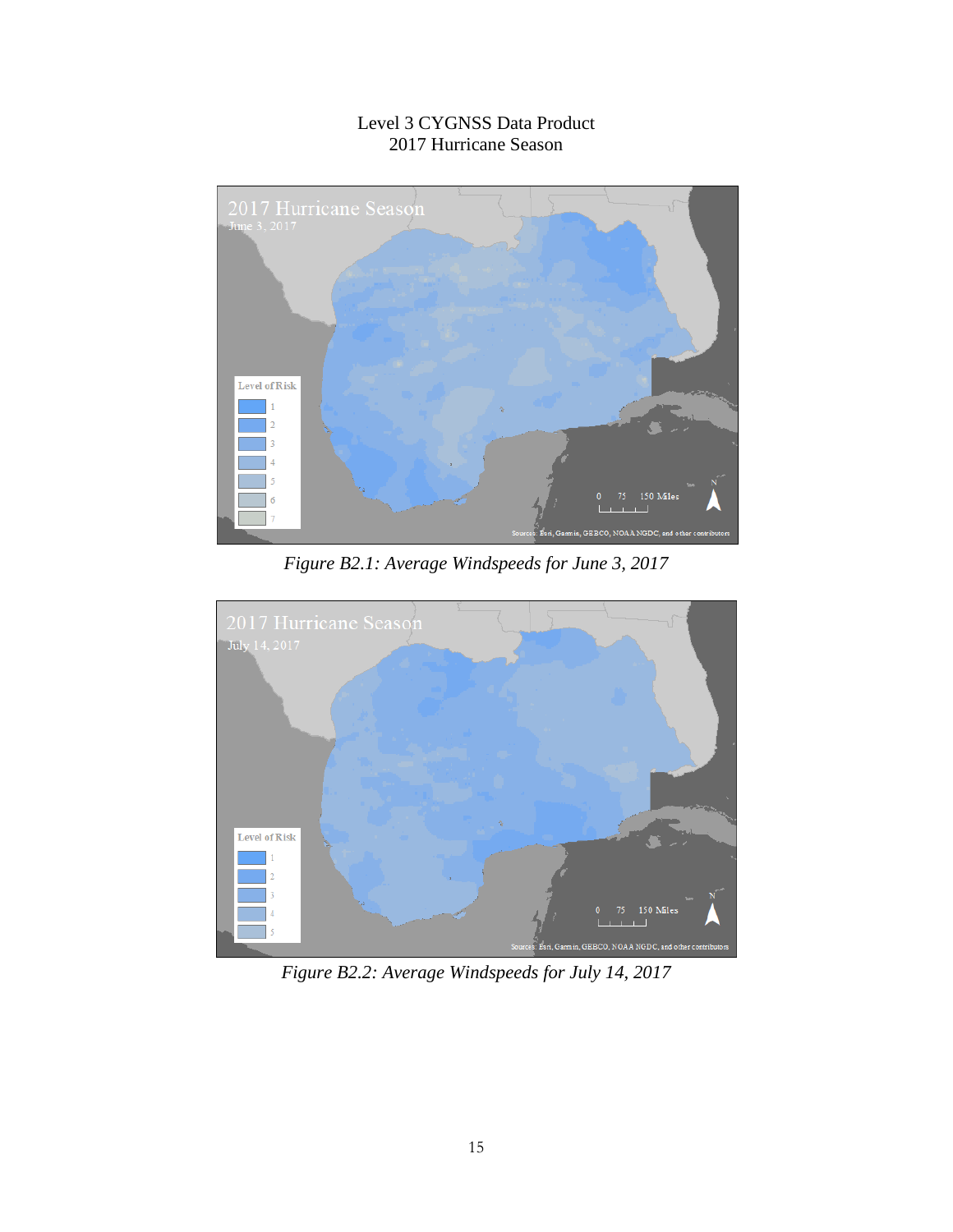

*Figure B2.3: Average Windspeeds for August 24, 2017* 



*Figure B2.4: Average Windspeeds for September 19, 2017*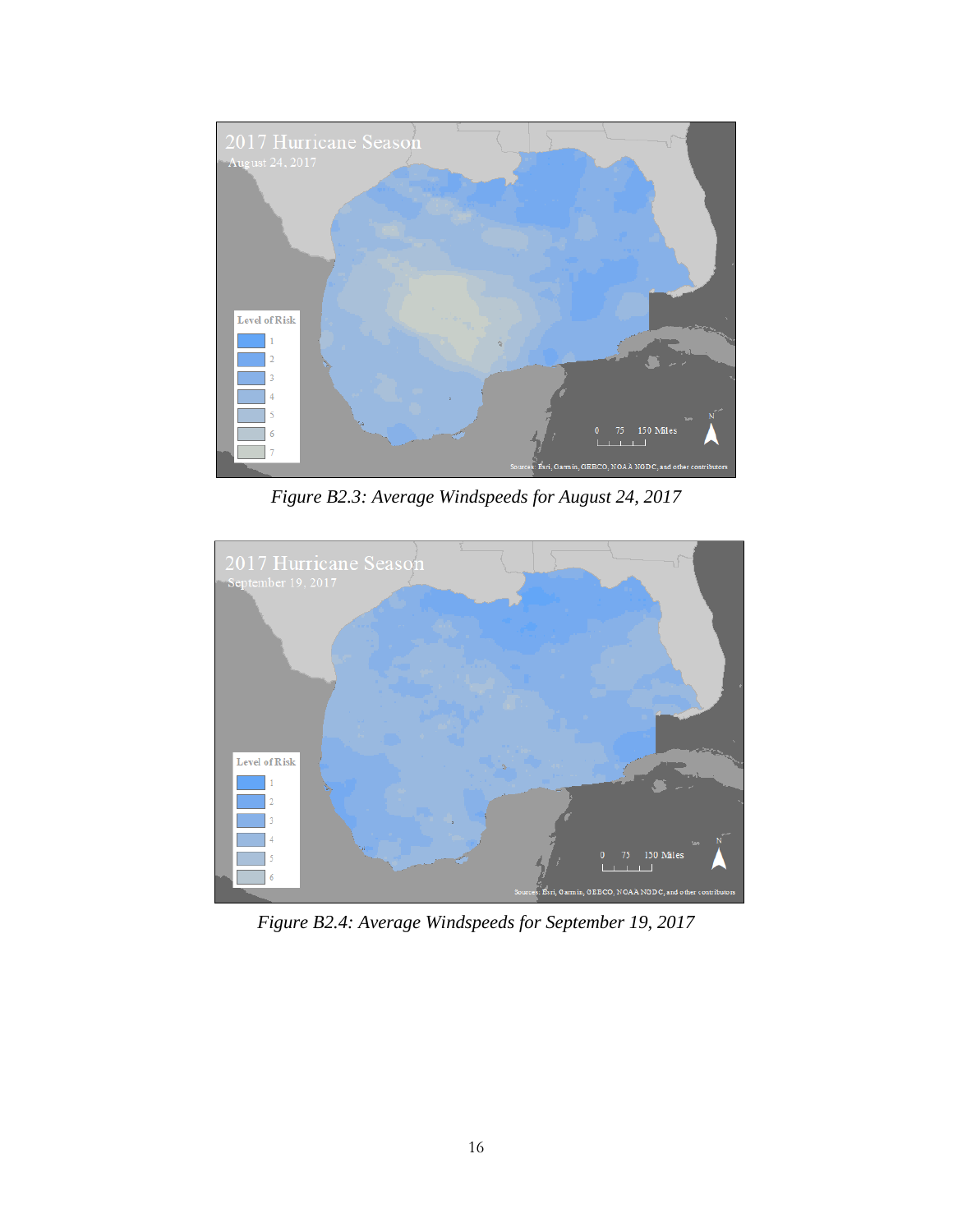

*Figure B2.5: Average Windspeeds for October 31, 2017* 



*Figure B2.6: Average Windspeeds for November 9, 2017*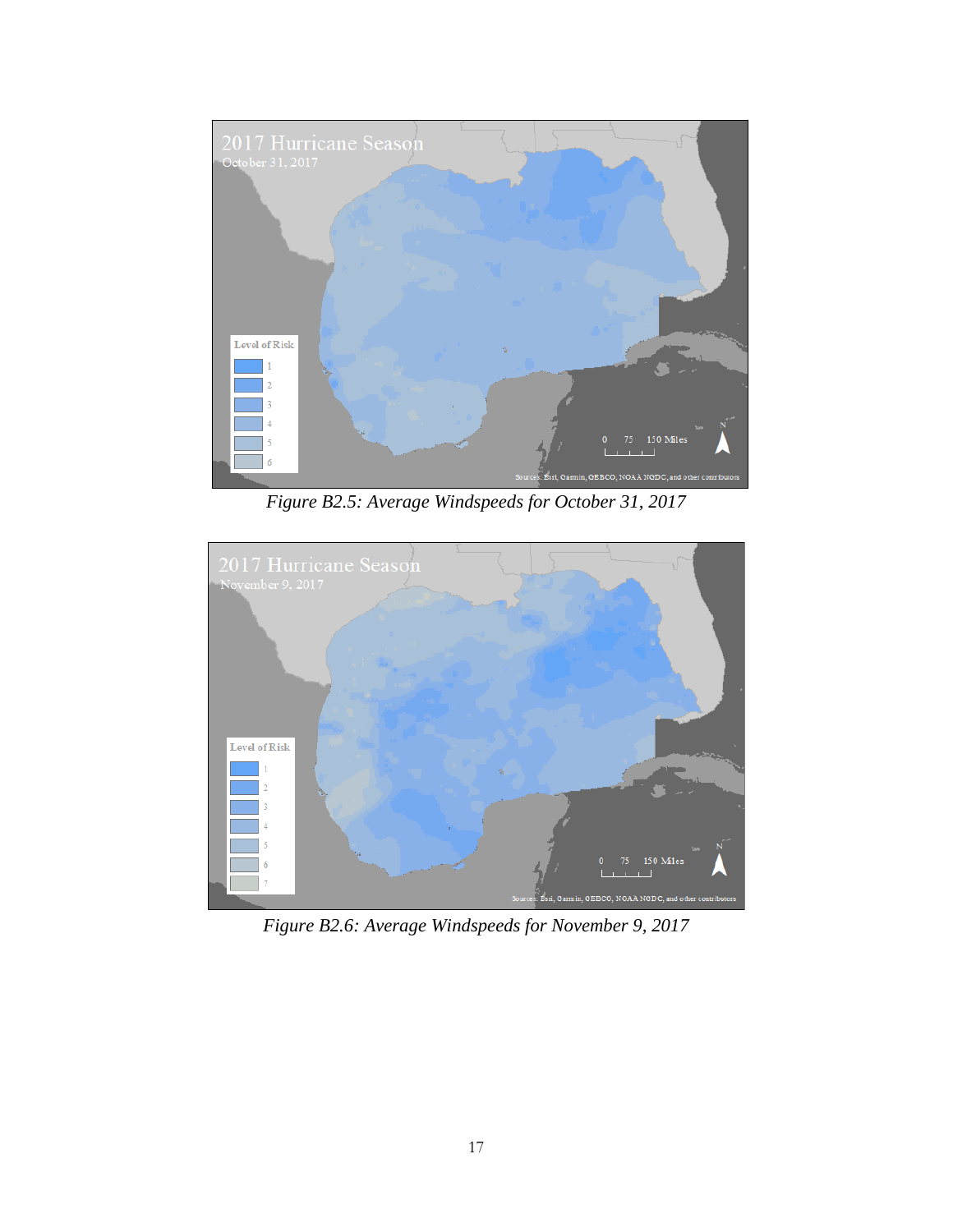

# GPM IMERG Final Precipitation L3 Hurricane Harvey

*Figure B3.1: Precipitation Map for August 25, 2017* 



*Figure B3.2: Precipitation Map for August 26, 2017*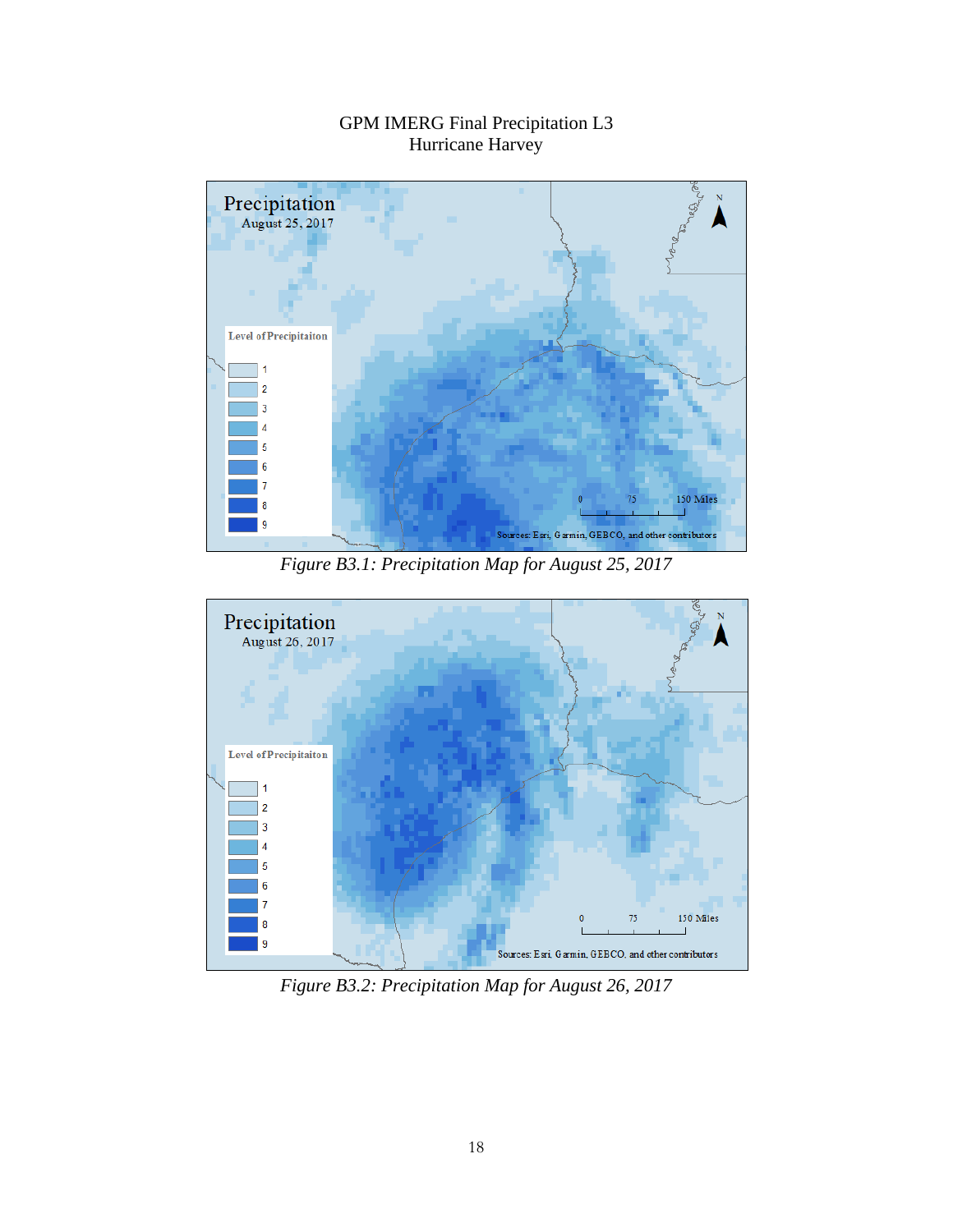

*Figure B3.3: Precipitation Map for August 27, 2017* 



*Figure B3.4: Precipitation Map for August 28, 2017*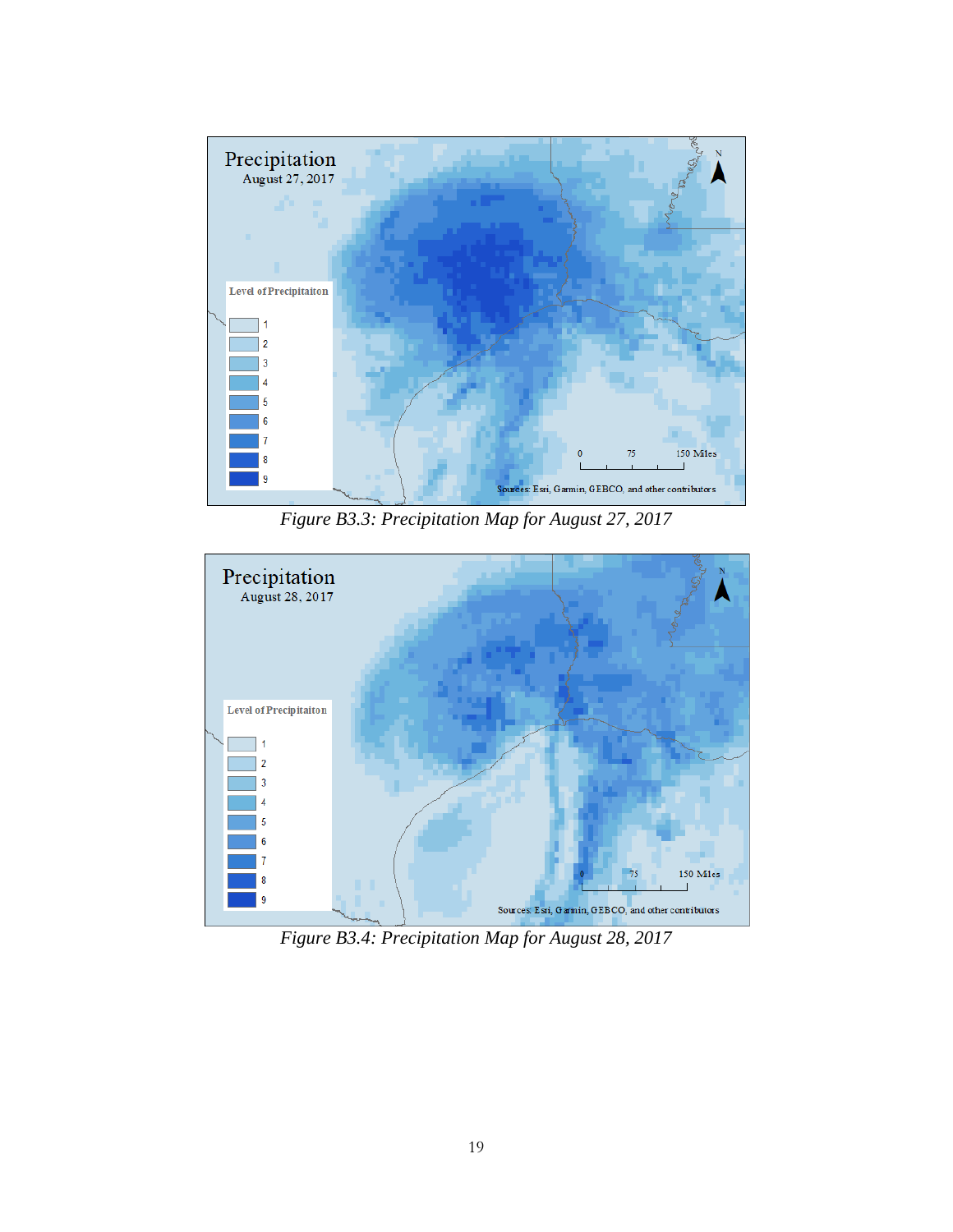

*Figure B3.5: Precipitation Map for August 29, 2017*